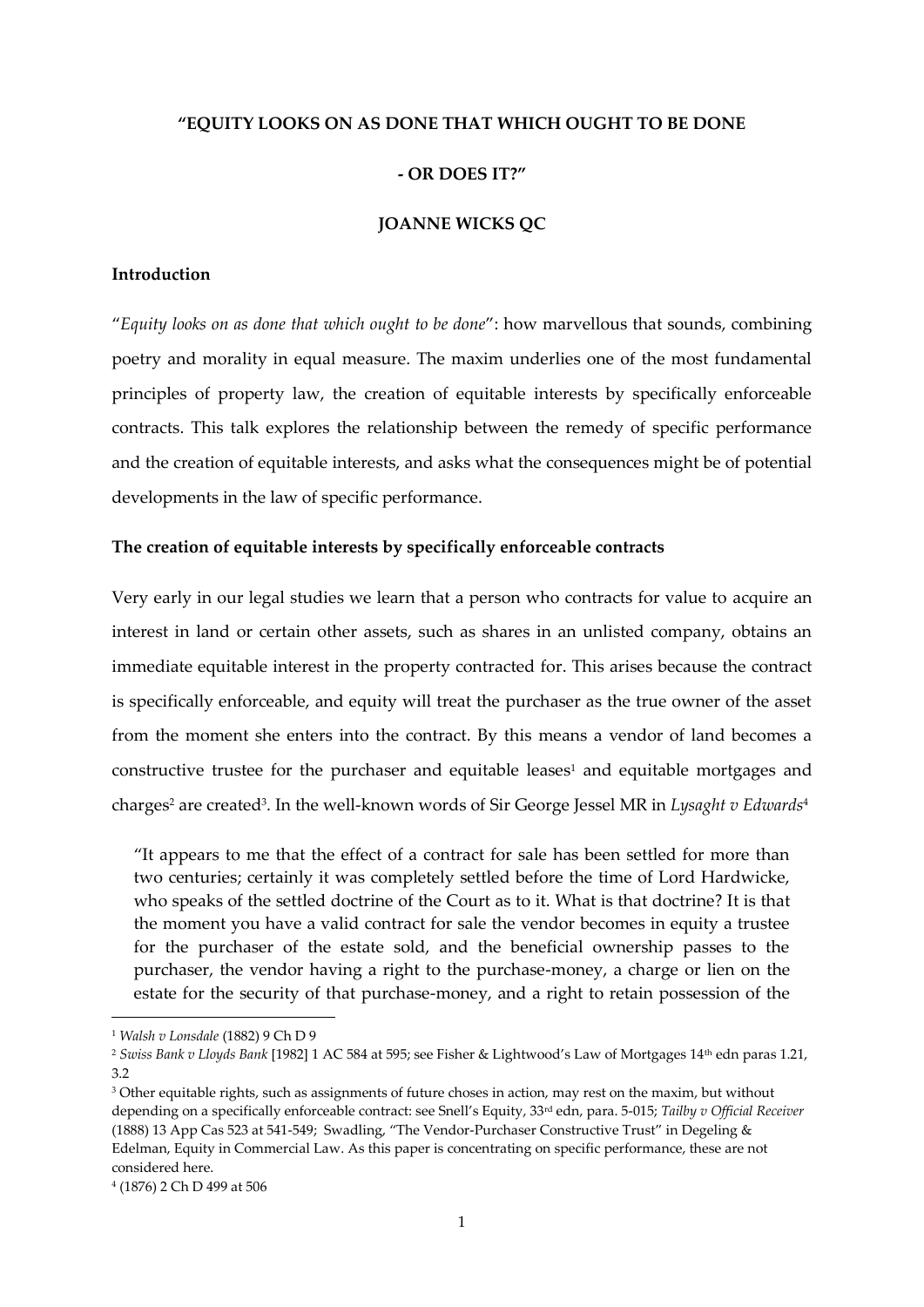estate until the purchase-money is paid, in the absence of express contract as to the time of delivering possession."

#### **The problems of fiction**

The concept that, at the moment the contract is made, an order for specific performance has been granted and complied with, so that the purchaser has become the owner of the property is, of course, a fiction. This is by no means the only legal principle to rest upon a fiction, but they can be dangerous things if taken too literally. As Sir Thomas Plumer MR said in *Wall v Bright*<sup>5</sup> ,

"The principle that the agreement is to be considered as performed, which is a fiction of equity, must not be pursued to all its practical consequences."

The first fictional aspect is one of timing. Under an unconditional contract for sale, a purchaser cannot in fact obtain an order for specific performance requiring the vendor to transfer the property to her in advance of the contractual time for completion<sup>6</sup>. That may be some time after the contract is made. There may be things that the vendor and purchaser are required to do before the contractual completion date. The vendor will have to make out a good title, or the purchaser will have to waive any defects in it. Under some contracts, for example off-plan agreements for the sale of flats in a block yet to be constructed, there may be a considerable amount to be done by the vendor before the contractual completion date arrives. Yet the equitable interest arises as soon as the contract is made, and is therefore immediately capable of being the subject of a notice on the register<sup>7</sup>. If in fact the vendor has a good title, or in fact the purchaser later waives any defects, the contract will be treated as creating the equitable interest in the purchaser from the outset; if no good title is ever shown, the purchaser will be treated as never having acquired it $s$ .

<sup>5</sup> (1820) 1 Jac & W 494, 503

<sup>6</sup> *Hasham v Zenab* [1960] AC 316

<sup>7</sup> Under Land Registration Act 2002, s.32

<sup>8</sup> *Garnett v Acton* (1860) 28 Beav 333 at 338; Megarry & Wade, The Law of Real Property, 8th edn, p.658, footnote 395. In *Lysaght v Edwards,* above, Sir George Jessel MR defines the phrase "valid contract", used in the passage cited in the text, as one where the vendor's title has been made out or accepted by the purchaser (507), yet he also says that the vendor is a constructive trustee from the moment the contract has entered into (510). These comments can only be reconciled by the "relation back" principle. Cf *Jerome v Kelly* [2004] 1 WLR 1409 at [32]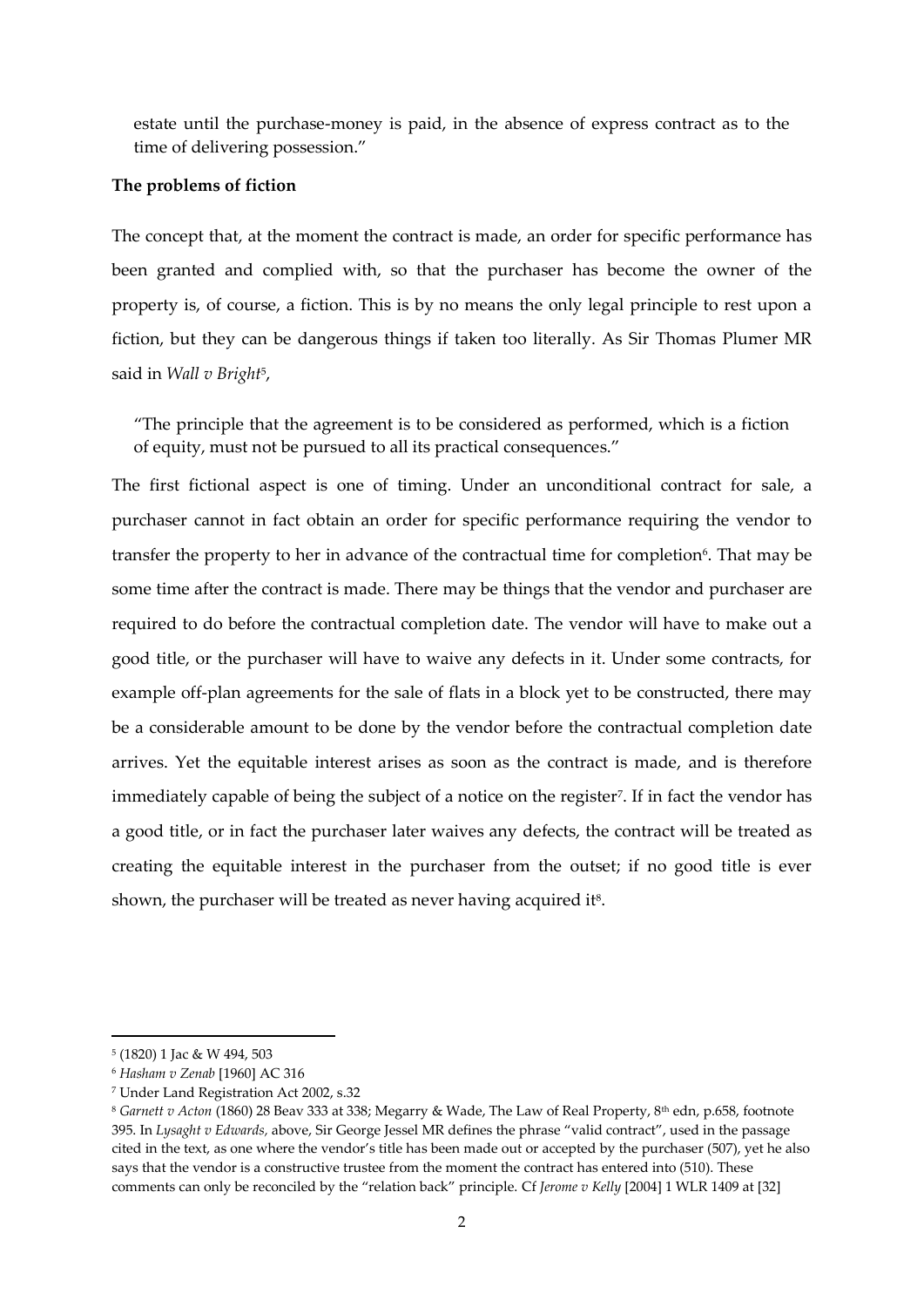So the first thing we know about the equitable interest created in the purchaser is that the answer to the question: *when does the equitable interest arise?* will not be found by looking at what happens if an order for specific performance is made.

The rights and obligations created between vendor and purchaser under a specifically performable contract for sale have been the subject of considerable case law<sup>9</sup> and much academic commentary. In the interests of time I will not attempt a comprehensive review. There are three distinct proprietary interests: the equitable interest acquired by the purchaser, the vendor's lien on the property for the unpaid price<sup>10</sup> and the purchaser's lien for any part of the price which is paid<sup>11</sup>. The interaction between these three interests over the life of the contract means that ownership can be seen as passing in stages to the purchaser<sup>12</sup>.

Whether the vendor ought properly be described as a "trustee" for the purchaser is a sterile debate: what matters is that fiduciary obligations are imposed on him by virtue of his entry into the contract. It is these fiduciary obligations which give the purchaser her proprietary interest in the property and to which a transferee from the vendor becomes liable, if the contract has been properly protected: the transferee is bound by the equitable interest of the purchaser, not by the contractual obligations which the vendor has entered into.

From the perspective of the vendor, the beneficial ownership of the property has passed sufficiently to the purchaser to convert the vendor's interest from the land itself into money<sup>13</sup>, to pass his interest under a gift in his will of trust property<sup>14</sup> and to require him to preserve the property in the state it was at the date of contract<sup>15</sup>. On the other hand, unlike other trustees he can remain in possession of the property and retain the rental income until

<sup>9</sup> See *Englewood Properties Ltd v Patel* [2005] EWHC 188, [2005] 1 WLR 1961 at [42]-[57] for a review

<sup>10</sup> *Barclays Bank v Estates & Commercial Ltd* [1997] 1 WLR 415 at 419-424

<sup>11</sup> *Sookraj v Samaroo* [2004] UKPC 50 at [15]

<sup>&</sup>lt;sup>12</sup> *Jerome v Kelly*, above, at [32]; PG Turner, "Understanding the Constructive Trust between Vendor and Purchaser" (2012) 128 LQR at 585-588

<sup>13</sup> *Lysaght v Edwards*, above, at 507

*<sup>14</sup> Lysaght v Edwards*, above

<sup>15</sup> *Englewood Properties Ltd v Patel*, above, at [48]-[57]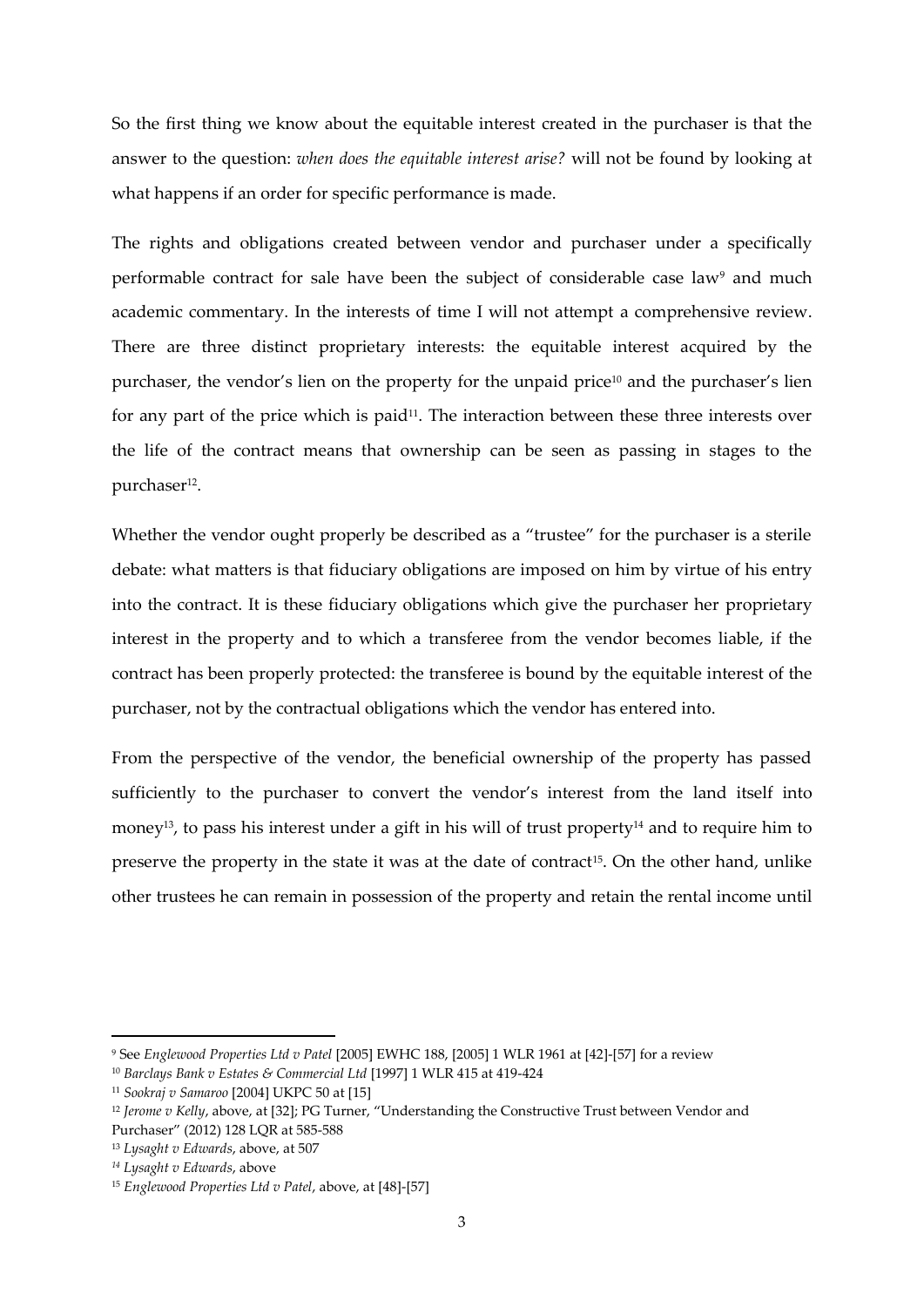the contractual completion date<sup>16</sup> and has no right of indemnity from the purchaser in respect of his outgoings on the property<sup>17</sup>.

From the perspective of the purchaser, the beneficial ownership of the property has been transferred sufficiently to pass her the risk of damage or destruction of the property<sup>18</sup> and to entitle her to the sale proceeds if the vendor sells to a third party<sup>19</sup>. On the other hand her interest, although assignable and capable of being devised by will<sup>20</sup>, is insufficient to allow her to create derivative proprietary interests<sup>21</sup>. It is an odd kind of beneficial ownership: not obviously ownership and not always beneficial, either. Nevertheless, in the remainder of this paper I shall use the phrase "beneficial ownership" to describe this package of rights when I need to differentiate this equitable interest from other kinds.

The problem is that none of above can be explained by reference to an order for specific performance. A purchaser under an order for specific performance does not become the owner until she has paid the purchase price: by virtue of the equitable interest she obtains beneficial ownership without paying the price, with the vendor's interest in the purchase monies protected by his lien instead. That the purchaser might be insolvent and unable to pay the purchase price is irrelevant to the creation of the equitable interest<sup>22</sup>. Equally, a purchaser under an order for specific performance would not take the risk of damage to the property until she had full rights of ownership in it, including an ability to create derivative interests out of it. The peculiar passing of risk without all that much reward is a feature of the equitable interest which bears no relationship to what would happen under an order for specific performance. It is a direct consequence of the need to reconcile the fiction of the purchaser's accelerated ownership with the reality of the vendor-purchaser relationship.

<sup>16</sup> *Jerome v Kelly* above at [32]

<sup>17</sup> *Re Watford Corporation and Ware's Contract* [1943] Ch 82

<sup>&</sup>lt;sup>18</sup> Paine v Meller (1801) 6 Ves 349. In modern contracts, this position is usually reversed by standard conditions of sale.

<sup>19</sup> *Lake v Bayliss* [1974] 1 WLR 1073

<sup>20</sup> *IRC v Angus* (1889) 23 QBD 579 at 595

<sup>21</sup> *Re North East Property Buyers Litigation* [2015] AC 385. This would appear to mean that the purchaser cannot confer a proprietary interest on a sub-purchaser with whom she makes a sub-contract. *Industrial Properties (Barton Hill) Ltd v Associated Electrical Industries Ltd* [1977] QB 580, in which it was held (580, 598) that an agreement for lease entered into by purchasers under a contract for sale created an equitable lease under the doctrine of *Walsh v Lonsdale*, was not cited to the Supreme Court.

<sup>22</sup> *Lysaght v Edwards*, above, at 517; *Whittaker v Whittaker* (1792) 4 Bro CC 31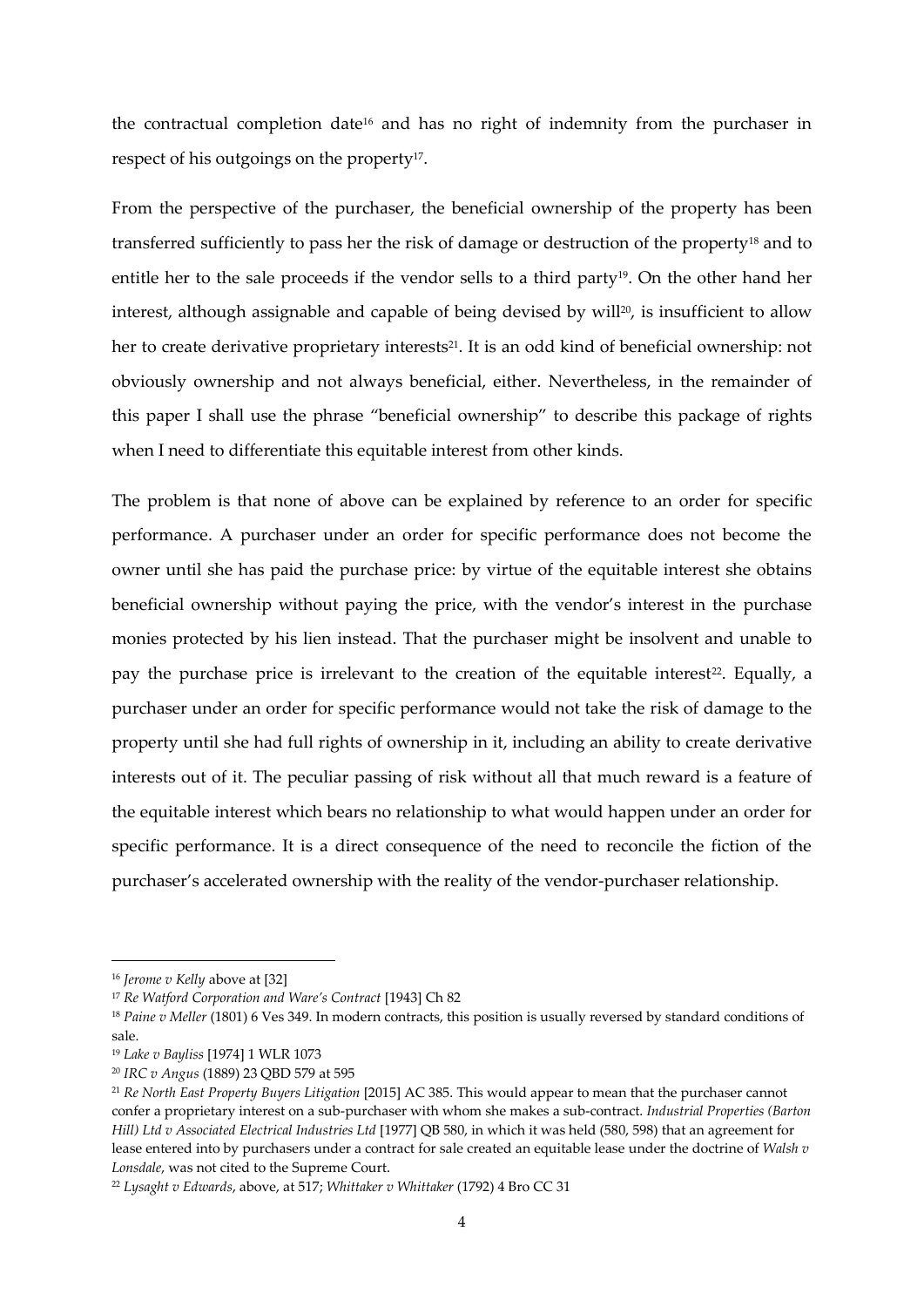So the second thing we know about the equitable interest created in a purchaser is that the answer to the question: *what rights and obligations arise by virtue of this interest?* will not be found by looking at what happens if an order for specific performance is made.

The maxim that "equity looks on as done that which ought to be done" now looks less and less apt. "*Equity looks on as done that which might be done, at some time in the future and then in a different way*" does not sound nearly so poetic, nor so morally right.

Vendor's and purchaser's liens give rise to their own difficulties<sup>23</sup>. The vendor's lien is said to arise from the vendor's right to claim specific performance of the contract<sup>24</sup>, but this is not obviously right<sup>25</sup>. The purchaser's lien is said not to depend on the contract being specifically enforceable, but on the purchaser having had at some time a present, future or contingent right to the legal estate<sup>26</sup>. The reasoning by which this position is arrived at is considered below. In any event, whilst the liens provide useful protection for vendor and purchaser against the other's insolvency, the connection between them and the remedy of specific performance is less than obvious.

# **Conditional contracts, options and rights of pre-emption**

It is in the area of conditional contracts, options and rights of pre-emption that we seem to struggle most with the difficulties thrown up by the equitable principles. I venture to suggest that that is because the courts have failed to heed Sir Thomas Plumer's warning not to pursue the fiction of specific performance to all its practical consequences. Specific performance of conditional contracts will not be granted**<sup>27</sup>** until all conditions precedent have been satisfied or waived<sup>28</sup>, it will not be granted of an option agreement until after the option has been exercised and it will not be granted of a pre-emption right until the right to call for a transfer has arisen. All these things are true, but are they relevant? We have already seen that beneficial ownership passes under an ordinary unconditional contract of

<sup>23</sup> Barnsley, "Conveyancing Liens" [1997] Conv 336

<sup>24</sup> *Capital Finance v Stokes* [1969] 1 Ch 261 at 278; *London & Cheshire Insurance Co Ltd v Laplagrene* [1971] Ch 499 at 514

<sup>&</sup>lt;sup>25</sup> Megarry & Wade, above, at 15-055, argues that the better view is that the contract does not need to be specifically enforceable at all for the vendor's lien to arise.

<sup>26</sup> *Chattey v Farndale Holdings Inc* (1996) 75 P & CR 298. Cf *Hewett v Court* (1983) 46 ALR 87 at 104-109

<sup>&</sup>lt;sup>27</sup> Strictly speaking, in appropriate circumstances an order for specific performance may be made, but the order will not require the vendor to transfer the legal estate until these events have taken place: *Hasham v Zenab*, above

<sup>28</sup> *Heron Garage Properties Ltd v Moss* [1974] 1 WLR 148; *Hawksley v Outram* [1892] 3 Ch 359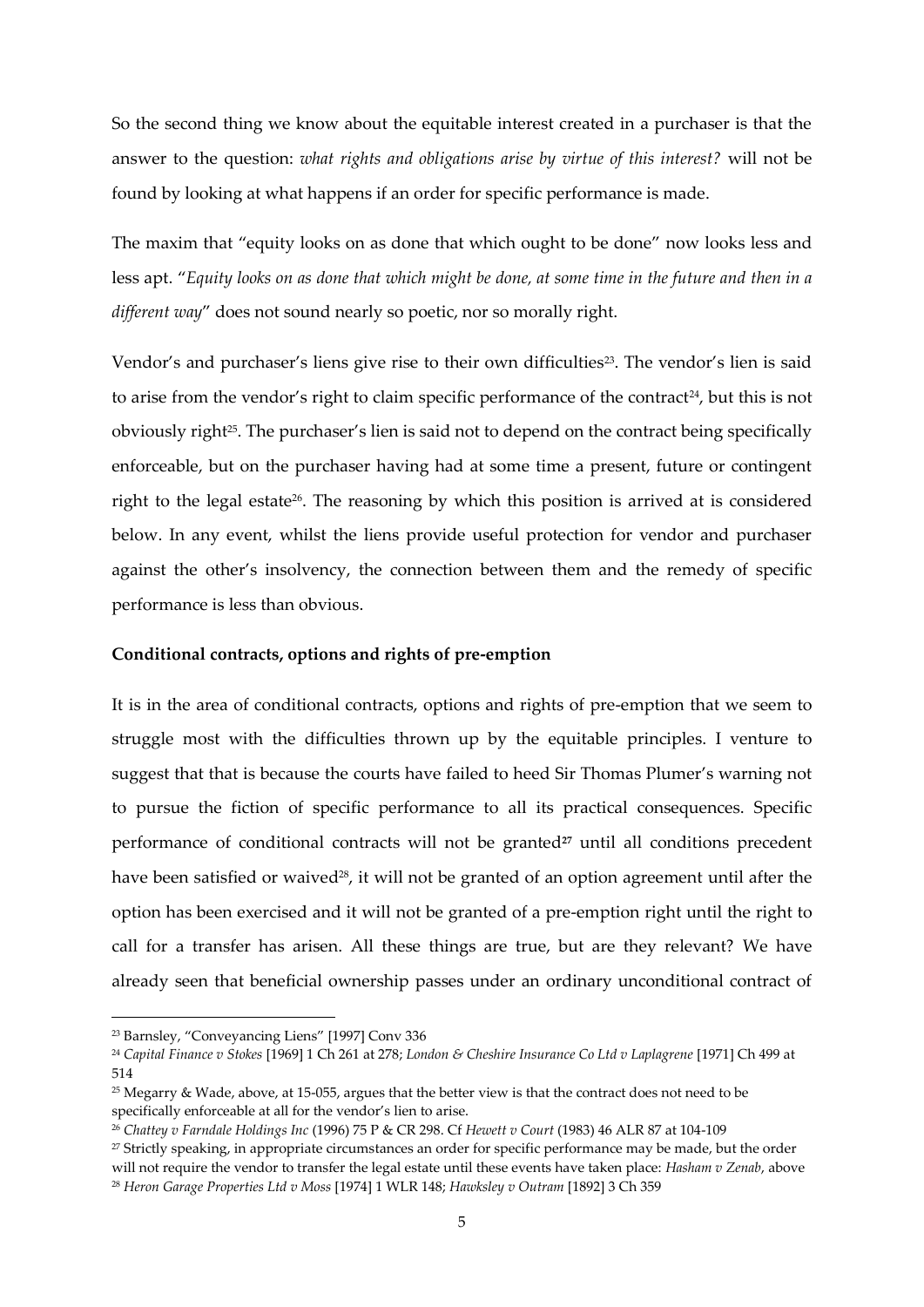sale before the time at which that contract would be specifically performed. Why should the timing of an order of specific performance be the critical factor for other contracts?

In *Lawes v Bennett* (1785) 1 Cox 167, a tenant was given an option to purchase the freehold for £3,000. The tenant assigned the lease and the option to a successor. Before the option was exercised, the landlord died, leaving his real estate to A and his personal estate to A and B. The option was exercised and the question was whether the £3,000 price was to be treated as part of the landlord's real estate, passing to A, or part of his personal estate, passing to A and B. The court held the latter. Sir Lloyd Kenyon MR said that the principles on which the case depended "are perfectly clear, and are so well established in this court, that if I am wrong it must be by misapplication of those principles". He continued:

"It is very clear that if a man seized of a real estate contract to sell it, and die before the contract is carried into execution, it is personal property of him. Then the only possible difficulty is, that it is left to the election of [the option-holder] whether it shall be real or personal. It seems to me to make no distinction at all…when the party who has the power of making the election has elected, the whole is to be referred back to the original agreement, and the only difference is, that the real estate is converted into personal at a future period."

That looks like a decision that an option operates (at least if subsequently exercised, at which point the exercise is treated as relating back to the grant) to pass the beneficial ownership to the option-holder from the date of grant, and that is how *Lawes v Bennett* was treated in *Lysaght v Edwards*<sup>29</sup> .

The well-known case of *London & South Western Railway v Gomm*<sup>30</sup> concerned an option which had been granted in 1865. In 1879 the land had been sold to the defendant with notice of the option, and in 1880 the option was exercised. The relevant question (for the purpose of the rule against perpetuities) was whether the unexercised option created an interest in land which was in existence at the time of the sale to the defendant in 1879. Sir George Jessel MR said

"The right to call for a conveyance of the land is an equitable interest or equitable estate. In the ordinary case of a contract for purchase there is no doubt about this, and an option for repurchase is not different in its nature. A person exercising the option has to do two things, he has to give notice of his intention to purchase, and to pay the

<sup>29</sup> At 520

<sup>30</sup> (1882) 20 Ch D 562 at 580-1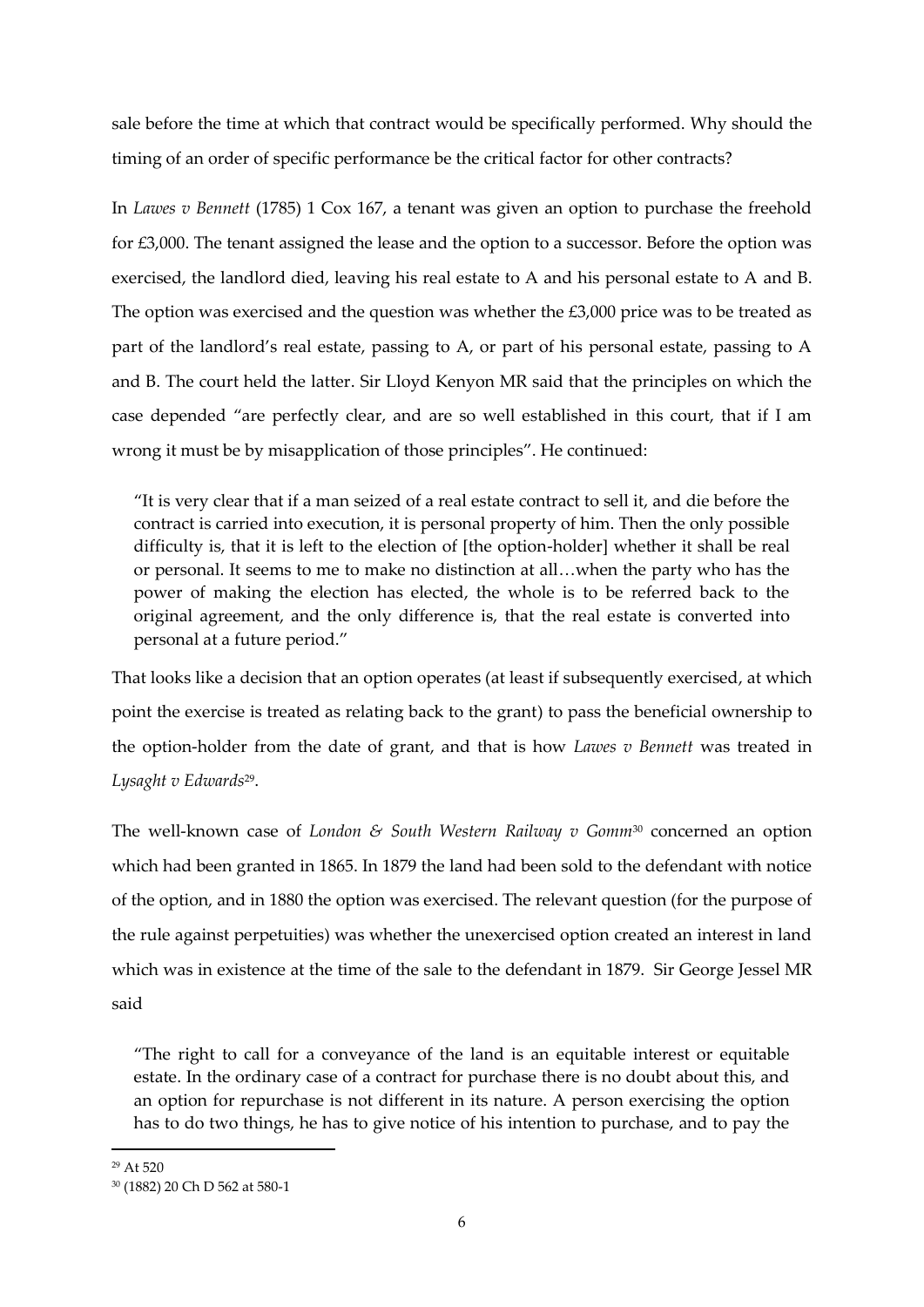purchase-money; but as far as the man who is liable to convey is concerned, his estate or interest is taken away from him without his consent, and the right to take it away being vested in another, the covenant giving the option must give that other an interest in the land."

In this passage, Sir George seems to be simply assimilating the unexercised option to an ordinary contract of sale. The "right to call for a conveyance of land" in the case of an unconditional contract derives from the specifically enforceable contract, even though the time for completion has not yet arrived. An option is "not different in its nature" from such a contract, despite the need to exercise the option by the option-holder giving "notice of his intention to purchase".

Twentieth century property cases equally treated an option as giving rise to an immediate interest in land, with no sign at all that this interest might be different in any way from the beneficial ownership that arises under an unconditional contract for sale, or might fundamentally change its nature after exercise of the option $31$ .

However, other lines of authority developed, drawing distinctions between options and conditional contracts on the one hand, and unconditional contracts on the other. First, a conditional agreement for lease was held not to create an equitable lease under the doctrine of *Walsh v Lonsdale32*. Second, *Lawes v Bennett* was interpreted as meaning that conversion of the vendor's interest from land into money only took place upon exercise of an option, or satisfaction/waiver of conditions precedent<sup>33</sup>. Third, a series of cases concerned with the meaning of "beneficial ownership" in taxation statutes held that neither an option nor a conditional contract, for example of shares in an unlisted company, passed the beneficial interest to the purchaser until the option was exercised or the conditions fulfilled or waived<sup>34</sup>.

<sup>31</sup> See e.g. *Re Mulholland's Will Trusts* [1949] 1 All ER 460; *McCarthy & Stone v Hodge & Co* [1971] 1 WLR 1547 at 1554F-H; *Armstrong & Holmes Ltd v Holmes* [1993] 1 WLR 1482

<sup>32</sup> *IRC v Derby* [1914] 3 KB 1186; *Cornish v Brook Green Laundry Ltd* [1959] 1 QB 394

<sup>33</sup> *Re Marlay, Duke of Rutland v Bury* [1915] 2 Ch 264; *Re Carrington* [1932] 1 Ch 1; *Re Sweeting (decd)* [1988] 1 All ER 1016. This has given rise to the very odd rule that a gift in a will may be adeemed by reason of the exercise of an option, or fulfilment of conditions precedent, after a testator's death.

<sup>34</sup> See e.g. *Wood Preservation v Prior* [1969] 2 All ER 849 (decided on different grounds on appeal [1969] 1 WLR 1077); *J Sainsbury Plc v O'Connor* [1991] 1 WLR 963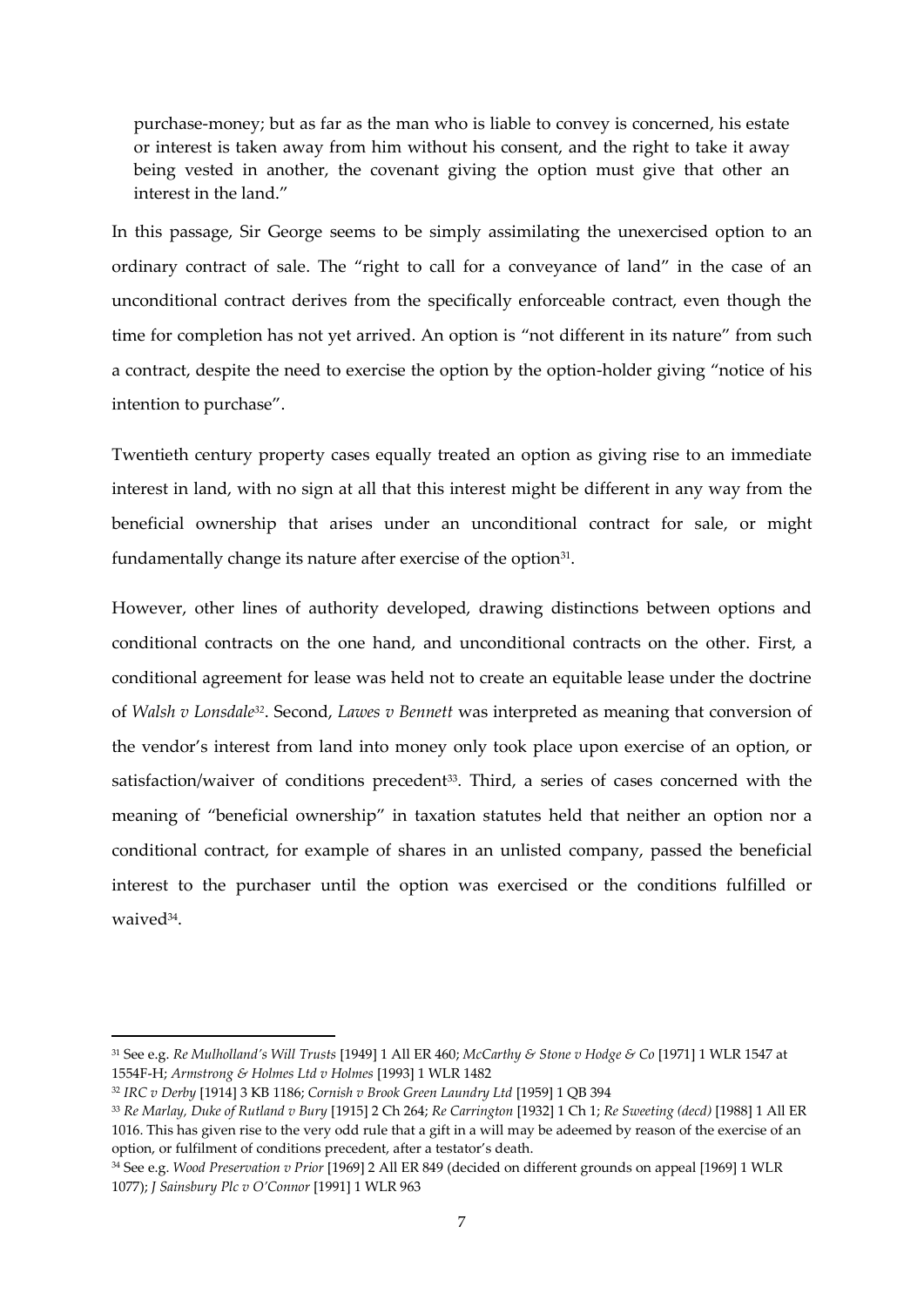In 1998, some of the tax cases came to be cited in a property case, *Chattey v Farndale Holdings Inc*<sup>35</sup> . The plaintiffs were off-plan purchasers who had paid deposits for flats in a block to be constructed; their contracts were conditional on the grant of planning permission. Planning permission was never obtained, the block was never constructed and the vendor's mortgagee sold off the land, which was now held by the defendant. The plaintiffs claimed liens for their deposits. The defendant argued that a purchaser's lien was dependent on the prior existence of a specifically enforceable contract, which, since these contracts were conditional on planning permission, never granted, the purchasers could not show. It relied on the tax cases for the proposition that a purchaser under a conditional contract does not obtain any equitable interest until the conditions are performed. The Court of Appeal tacitly agreed with the tax cases that a conditional contract does not pass beneficial ownership until the conditions are fulfilled or satisfied. However, it held it nevertheless passes a "lesser interest or right"<sup>36</sup> . Based on (in my view) a misunderstanding of the passage from *Gomm* set out above, this "lesser" equitable interest was said to arise whenever a purchaser had a right to call for the legal estate, albeit future and unconditional, which the vendor has no right to refuse. A purchaser's lien could be based on this lesser equitable interest and did not depend on a specifically enforceable contract ever having come into existence.

Since *Chattey v Farndale* there seems to be general acceptance that an unexercised option or conditional contract does not pass the beneficial ownership of property at the time it is made, but that the purchaser nevertheless acquires some equitable interest in the contractedfor property<sup>37</sup>. Quite what the nature of that interest is and to what rights and obligations it gives rise is unexplored, but it clearly can have nothing to do with specific performance, for it comes into existence in precisely those circumstances where beneficial ownership is said not to have passed because specific performance is not available.

Meanwhile, whilst this was all going on in relation to options and conditional contracts, in *Pritchard v Briggs*<sup>38</sup> the Court of Appeal decided that, unlike an option, the grant of a right of

<sup>35</sup> (1996) 75 P & CR 298

<sup>36</sup> At 306

<sup>37</sup> See *Michaels v Harley House (Marylebone) Ltd* [2000] Ch 104 at 113, 116; *UBS Global Asset Management v Crown Estate Commissioners* [2011] EWHC 3368; *First Laser v Fujian Enterprises* [2011] HKCA 1; Lewin on Trusts, 19th edn para. 10-005

<sup>38</sup> [1980] Ch 338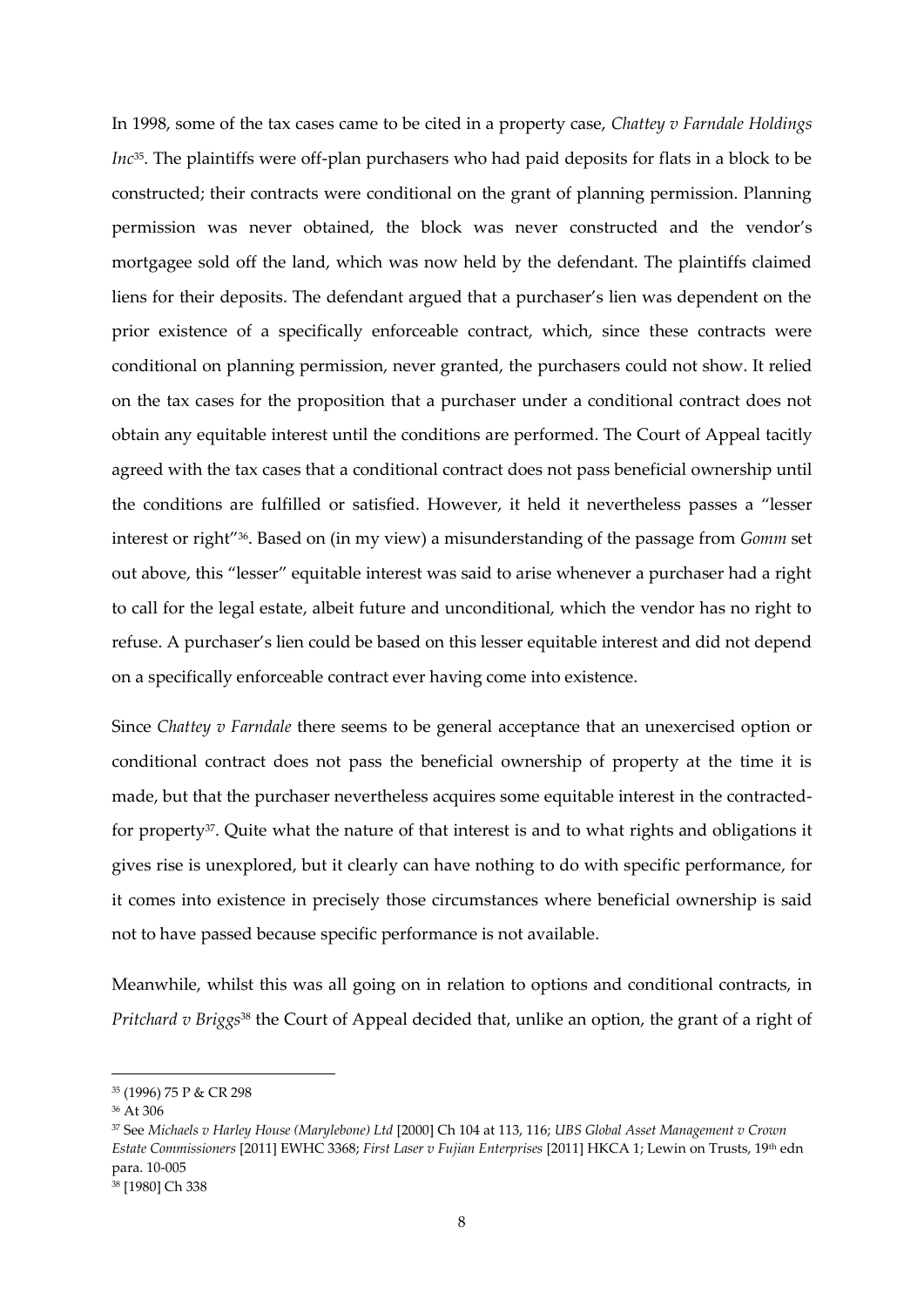pre-emption did not create an equitable interest in the grantee. Widely criticised, this decision has been addressed in relation to registered land by s.115 of the Land Registration Act 2002, which declares that

"A right of pre-emption in relation to registered land has effect from the time of creation as an interest capable of binding successors in title (subject to the rules about the effect of dispositions on priority)".

This is helpful in terms of allowing grantees of pre-emption rights to register notices protecting their rights, but there are fundamental questions which it does not answer. By what kind of interest is the successor in title bound? What are the obligations which he owes the grantee? Does the grantee have the same beneficial ownership which a purchaser under an unconditional contract for sale would have, or the lesser equitable right which is conferred by the grant of an option or conditional contract, or something else entirely? Only one thing is clear: that whatever rights are conferred by s.115, they are created by statute and can have nothing to do with specific performance.

# **Specific performance as a discretionary remedy**

Specific performance is a discretionary remedy, in the sense in which that term is used in equity, i.e. that it will be granted or refused on the basis of well-settled principles. Some of the grounds on which specific performance may be refused will depend on events which have occurred by the time the contract is made, such as mistake or misrepresentation falling short of that which would invalidate the contract or permit its rescission; others, such as delay or great hardship, will occur only later. Various *dicta* suggest that the existence of facts giving rise to a discretionary defence to a claim of specific performance will prevent the beneficial ownership passing to the purchaser, or cause it to be subsequently revested in the vendor<sup>39</sup> . In *Cornwall v Heston40*, Cozens-Hardy J said:

"It is often stated that the effect of a contract for sale of land is to make the purchaser from that moment in equity owner of the land. I think, however, that this statement is too wide. The doctrine is subject to one obvious qualification—namely, that the contract is one of which the Court under the circumstances will decree specific performance. For, instance, if the vendor is not in a position to obtain a decree for

<sup>39</sup> *Howard v Miller* [1915] AC 318 at 326; *Central Trust and Deposit Co v Snider* [1916] 1 AC 266 at 272; *McLaughlin v Duffell* [2010] Ch 1 at 75-76

<sup>40</sup> [1899] 2 Ch 710 at 714 (reversed on other grounds [1900] 2 Ch 298)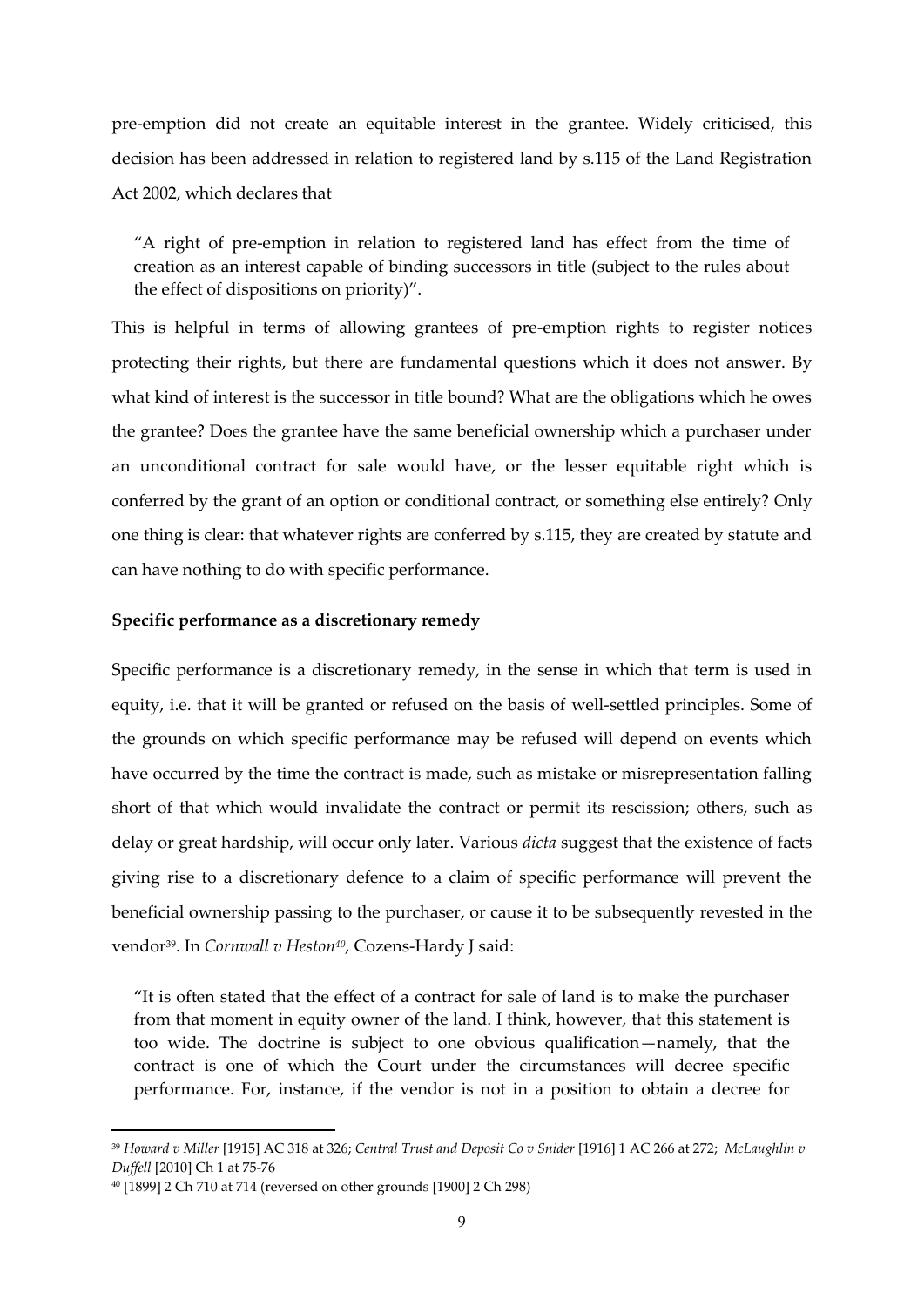specific performance, whether by reason of some defect in title or by reason of some collateral misrepresentation, the purchaser never was, in the view of the Court, owner in equity of the property. So, too, if by reason of delay or other circumstances the Court declines to grant to the purchaser specific performance, the purchaser is not treated as being in equity owner of the property."

There are obvious problems with tying the existence of property interests too closely to discretionary remedies. One is the problem of certainty: the idea that even equitable interests can move in and out of existence depending on particular factual scenarios is not an attractive one. The other is that most defences to a claim of specific performance are inherently one-sided: if the vendor has misled the purchaser, for example, it is for the purchaser to decide whether she wishes to use that as a reason for avoiding the purchase and paying damages instead: the vendor cannot use his own conduct as a ground for refusal to complete. How is the existence of a one-sided defence to play out when the relevant question is not about a remedy as between vendor and purchaser, but what the tax consequences of a contract might be, or its effect on third parties?

There are those who argue that such discretionary defences are irrelevant to the generation of the equitable proprietary interest: that all is required is that there is a valid and binding contract for valuable consideration of a unique subject matter, for which damages are recognised not to be an adequate remedy<sup>41</sup>. This has much to commend it as a theory, but it does not reflect the reasoning of the courts: it cannot live with the maxim "equity looks on as done that which ought to be done", for example. Moreover, if the availability of specific performance really is the key to the equitable interest, it is difficult to see why facts which are relevant to the grant of an order for specific performance should be ignored.

We can see from the cases on options and conditional contracts the willingness of the courts to take the fiction of specific performance literally and it does not seem too much further a step for them to hold, consistently with the *dicta* referred to above, that, because a contract would not, on the facts of the specific case, be enforced by an order for specific performance, the equitable interest should not be recognised.

<sup>41</sup> PG Turner, "Understanding the Constructive Trust between Vendor and Purchaser", above, at 590-1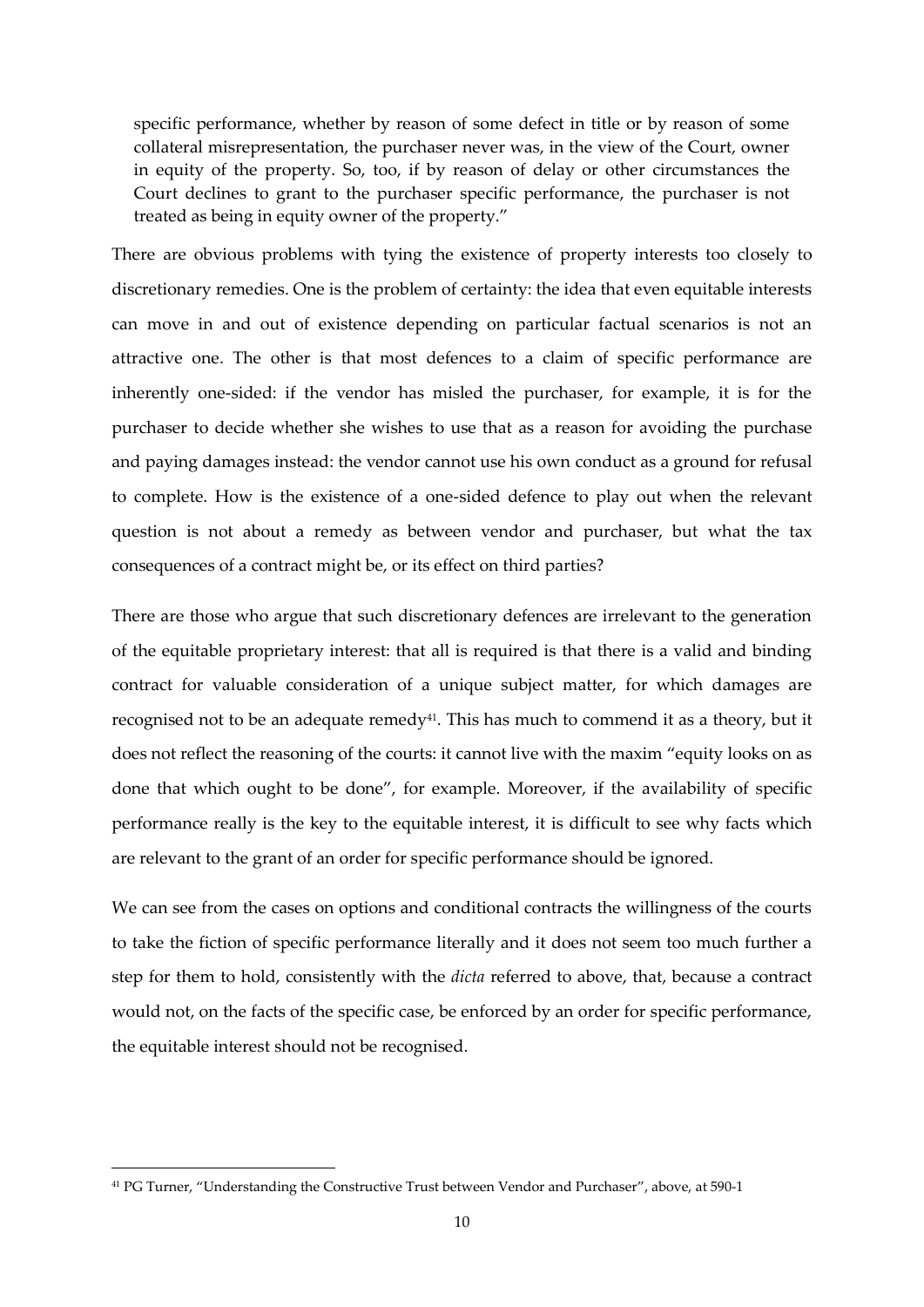#### **Developments in the remedy of specific performance**

In this jurisdiction, specific performance is the default remedy for breach of contracts for the sale of an interest in land. Land is treated as unique, and therefore damages for breach of such a contract are assumed to be an inadequate remedy. There are certain well-recognised equitable defences to a claim for specific performance but, in general, specific performance is granted to both vendors and purchasers as a matter of course.

This is not the same in other jurisdictions and there are those who have questioned whether specific performance should remain the presumptive remedy for all contracts for the sale of an interest in land. The vendor, for example, is only interested in the purchase price: why should damages not be an adequate remedy for him? In Canada, not all land is treated as unique, so a purchaser seeking specific performance has to demonstrate by evidence that the land she contracted for really was special enough to justify specific performance rather than damages<sup>42</sup>. If this was applied in England and Wales, there might be doubt about the ability of a commercial investor to obtain specific performance of a contract to purchase land, since it could well be said that if the land is only of interest for its investment value, it is not unique. In both Northern Ireland and the Republic of Ireland, the purchaser's inability to raise the purchase price has been recognised as a defence to a claim for specific performance<sup>43</sup> .

It follows from what I have said above that I do not think that the relationship between the remedy of specific performance and the creation of equitable property rights is a coherent one. Some equitable rights arise under contracts because of the fiction of specific performance, but at a time and in a way which is different from the way in which an order for specific performance works. Other rights arise under contracts without any apparent link to the remedy of specific performance at all. Some argue that the equitable interests of a purchaser under a specifically enforceable contract should be abandoned as having no

<sup>42</sup> *Semelhago v Paramadevan* [1996] 2 SCR 415; *Corse v Ravenwood Homes Ltd* (1998) 226 AR 214; *Southcott Estates Inc* 

*v Toronto Catholic District School Board* [2012] SCC 51

<sup>43</sup> *Titanic Quarter Ltd v Rowe* [2010] NICh 14; *Aranbel Ltd v Darcy* [2010] IEHC 272